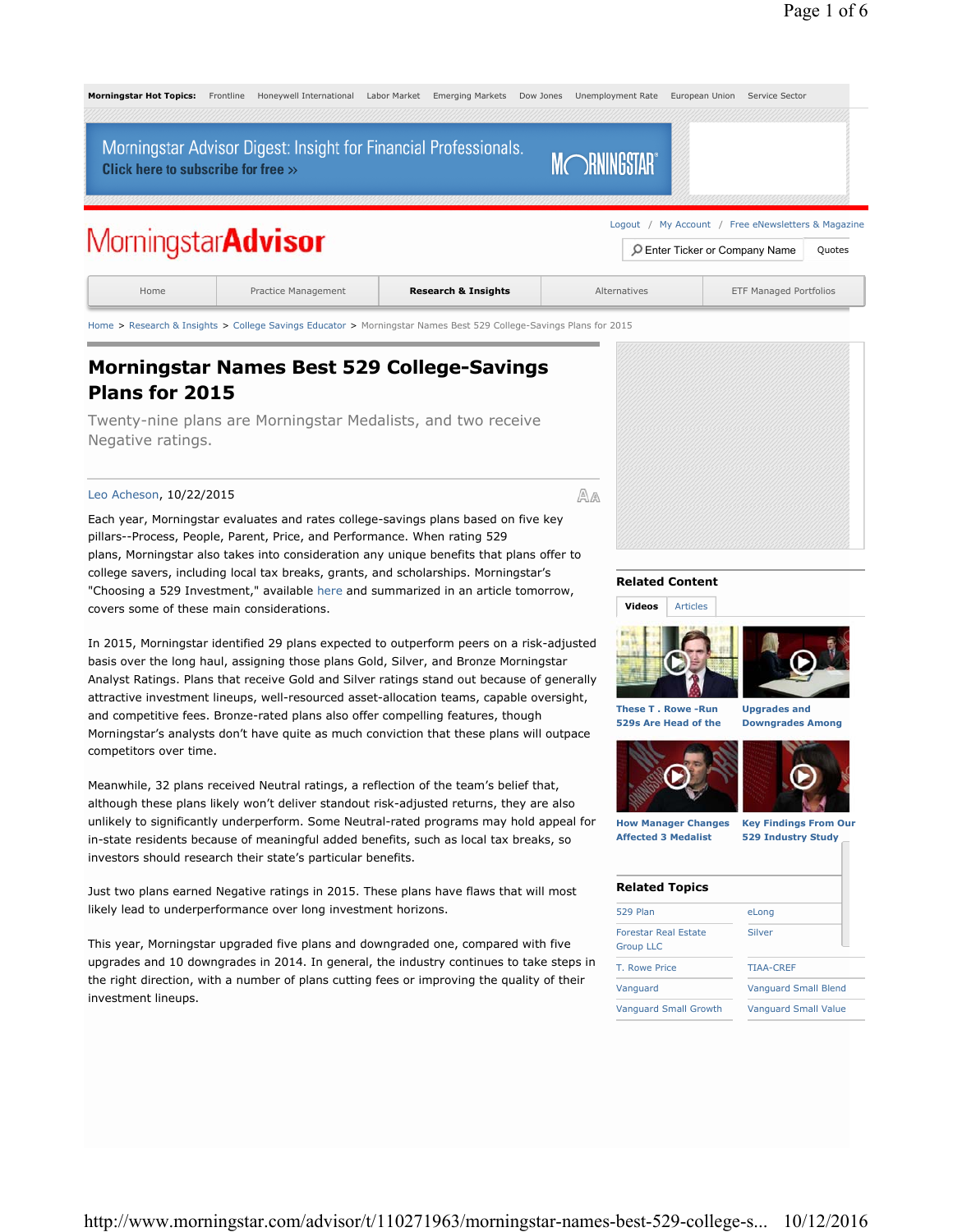#### 2015 Morningstar Medalist 529 College-Savings Plans

| Gold-Rated Funds                       | Issuing<br>State        | Program Manager                      | <b>Distribution</b> |
|----------------------------------------|-------------------------|--------------------------------------|---------------------|
| Maryland College Investment Plan       | <b>MD</b>               | T. Rowe Price Associates, Inc.       | Direct              |
| T. Rowe Price College Savings Plan     | AK                      | T. Rowe Price Associates, Inc.       | Direct              |
| The Vanguard 529 College Savings Plan  | <b>NV</b>               | Ascensus                             | Direct              |
| Utah Educational Savings Plan          | UT                      | Utah Educational Savings Plan        | Direct              |
| Silver-Rated Funds                     | <b>Issuing</b><br>State | Program Manager                      | <b>Distribution</b> |
| Bright Directions Coll Savings Program | $\Pi$                   | Union Bank & Trust Co (Lincoln, NE)  | Advisor             |
| CollegeAdvantage 529 Savings Plan      | OH                      | Ohio Tuition Trust Authority         | Direct              |
| CollegeAmerica                         | <b>VA</b>               | American Funds                       | Advisor             |
| Michigan Education Savings Program     | ΜI                      | TIAA Tuition Financing, Inc.         | Direct              |
| New York's 529 Program (Direct)        | NY.                     | Ascensus                             | Direct              |
| ScholarShare College Savings Plan      | CA                      | TIAA Tuition Financing, Inc.         | Direct              |
| Virginia529 inVEST                     | <b>VA</b>               | Virginia College Savings Plan        | Direct              |
| <b>Bronze-Rated Funds</b>              | Issuing<br>State        | Program Manager                      | <b>Distribution</b> |
| Bright Start College Savings (Direct)  | IL                      | OFI Private Investments Inc.         | Direct              |
| College Savings Iowa 529 Plan          | IA                      | Vanguard Group, Inc.                 | Direct              |
| CollegeChoice 529 Direct Savings Plan  | <b>IN</b>               | <b>Ascensus</b>                      | Direct              |
| CollegeChoice Advisor 529 Savings Plan | IN                      | <b>Ascensus</b>                      | Advisor             |
| CollegeCounts 529 Fund                 | AL                      | Union Bank & Trust Co (Lincoln, NE)  | Direct              |
| CollegeCounts 529 Fund Advisor Plan    | AL                      | Union Bank & Trust Co (Lincoln, NE)  | Advisor             |
| CollegeInvest Direct Portfolio         | CO                      | <b>Ascensus</b>                      | Direct              |
| Connecticut Higher Education Trust     | CT                      | TIAA Tuition Financing, Inc.         | Direct              |
| Edvest 529 Plan                        | WI                      | TIAA Tuition Financing, Inc.         | Direct              |
| Future Scholar 529 (Advisor)           | SC                      | Columbia Management Inv Distri, Inc. | Advisor             |
| Future Scholar 529 (Direct)            | <b>SC</b>               | Columbia Management Inv Distri, Inc. | Direct              |
| Shares 529 Plan                        | AR.                     | Ascensus                             | Advisor             |
| MFS 529 Savings Plan                   | OR.                     | <b>MFS</b>                           | Advisor             |
| NEST Advisor College Savings Plan      | <b>NE</b>               | First National Bank Of Omaha         | Advisor             |
| NEST Direct College Savings Plan       | <b>NE</b>               | First National Bank Of Omaha         | Direct              |
| New York's 529 Program (Adv-Guided)    | NY                      | <b>Ascensus</b>                      | Advisor             |
| NextGen College Investing Plan Direct  | ME                      | Merrill Lynch Pierce Fenner & Smith  | Direct              |
| Path2College 529 Plan                  | GA                      | TIAA Tuition Financing, Inc.         | Direct              |

#### **Gold Medalists**

The four Gold-rated plans represent some of the best options available to college savers. Investors who favor active management will find much to like with the Maryland College Investment Plan and Alaska's T. Rowe Price College Savings Plan. Both enlist T. Rowe Price as the program manager and use highly regarded strategies from the firm. The plans also stand out for their asset-allocation glide paths. Unlike some plans that reduce equities in large, abrupt steps at various ages for the beneficiary, these plans' age-based tracks gradually reduce their stock stakes each quarter to limit the risk of shifting out of equities shortly after a market sell-off.

College savers looking for low-cost, broad diversification should consider Nevada's Vanguard 529 College Savings Plan, which uses all passively managed strategies. Although many plans have adopted a similar set of inexpensive Vanguard indexes, this plan has lower fees than most thanks to its economies of scale. With nearly \$11 billion in assets, it is the second-largest direct-sold plan in the nation. It has passed along cost savings to investors, who can own the age-based portfolios for just 0.19%.

Gold-rated Utah Educational Savings Plan should particularly appeal to investors who want to build customized portfolios. In addition to its premixed offerings, it also allows account holders to design their own age-based tracks using a wide array of investment options. The plan offers primarily Vanguard index funds and mixes in a few strategies from Dimensional Fund Advisors.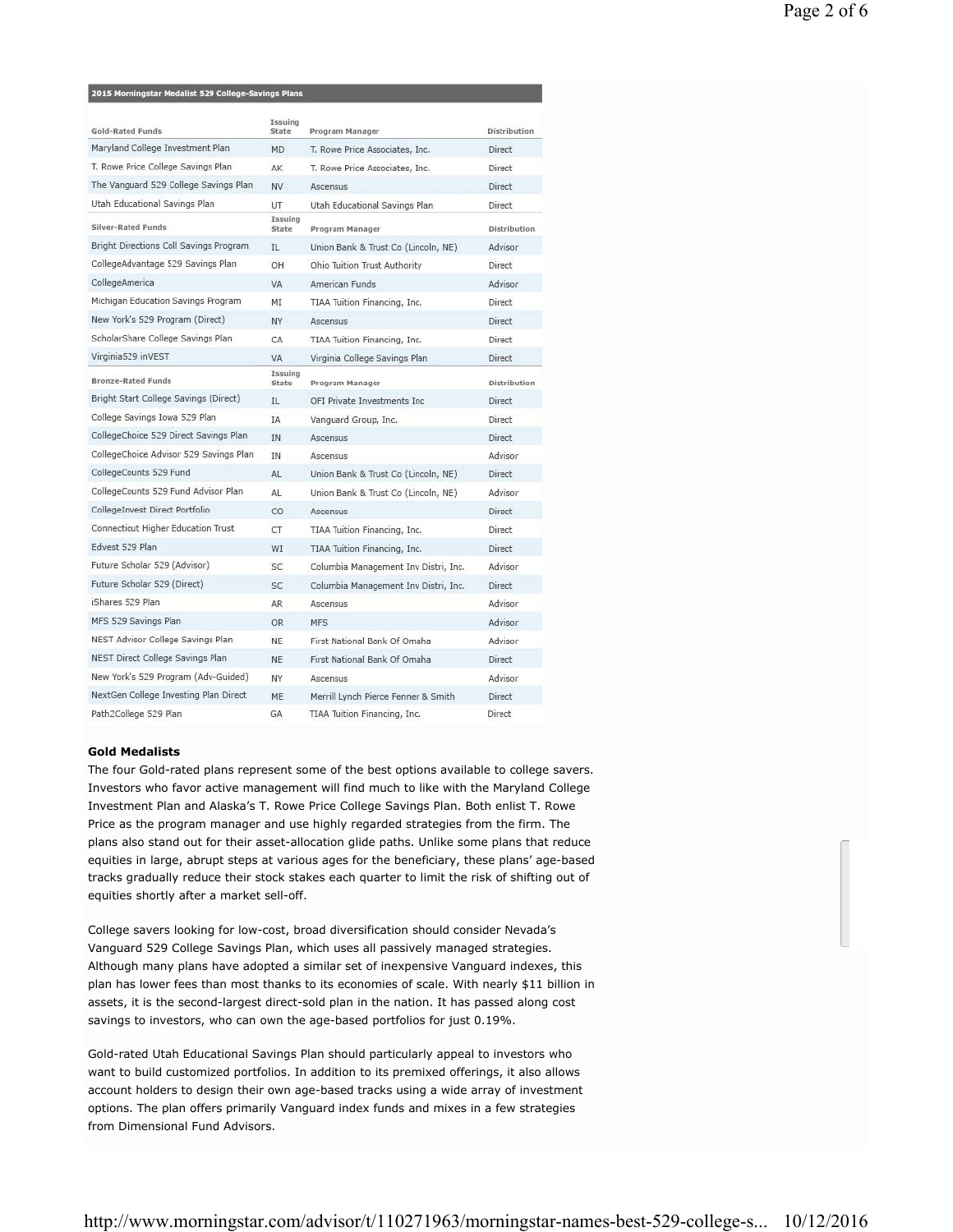#### **Silver Medalists**

Four plans carried over their Silver ratings from 2014, including two programs from Virginia. With over \$46 billion in assets, advisor-sold CollegeAmerica is more than twice the size of the nation's second-largest 529 plan. Investors in the program can choose from a compelling set of equity and balanced fund options from American Funds. These investments also underpin the plan's age-based and static-allocation portfolios, and the plan has some of the lowest-priced investments in the advisor-sold space. Virginia's direct-sold plan, Virginia529 inVEST, also receives a Silver rating. It uses an assortment of specialty asset classes within its age-based options that aren't always found in directsold 529 plans, such as stable value and global REITs. The age-based track blends active and passive management, favoring index strategies in more-efficient asset classes, and uses strategies from a variety of highly regarded firms.

Ohio's CollegeAdvantage and Michigan Educational Savings Program also retained their Silver ratings. CollegeAdvantage offers investors a breadth options, including three allindex tracks and one age-based track that mixes active and passive management, while Michigan Education Savings Program uses index strategies from program manager TIAA-CREF. Both offer their investment options at low prices.

Morningstar also upgraded three plans to Silver from Bronze in 2015 thanks to various improvements made by the plans. New York's 529 College Savings Program previously omitted foreign equities from the age-based and static allocation options, though it lacked a solid investment-based reason for doing so. It addressed that shortcoming in July 2015, adding international stocks and bonds to the mix. The plan uses all Vanguard index options and remains one of the industry's cheapest direct-sold programs.

California's direct-sold ScholarShare reaffirmed its commitment to open architecture over the last year, which helped it to regain its Silver rating. The plan has long stood out for its use of best-in-class active managers regardless of fund company affiliation. However, in 2014, it quickly removed PIMCO Total Return from the lineup following Bill Gross' departure and replaced it with Neutral-rated TIAA-CREF Bond Plus strategy, calling into question the state's dedication to open architecture. It's good to see that, following additional analysis, California elected to more permanently house this sleeve of bond assets with Gold-rated Metropolitan West Total Return Bond.

Lastly, Illinois' advisor-sold Bright Directions College Savings Plan cut fees significantly in the process of renegotiating a contract with program manager Union Bank and Trust. In addition to lowering program management fees, the plan eliminated its account setup and maintenance fees.

#### **Bronze Medalists**

While not as attractive as Gold- and Silver-rated plans, programs that receive Bronze Morningstar Analyst Ratings also hold appeal. In some cases, generous tax benefits can boost a plan's rating to Bronze, as is the case with Indiana's direct- and advisor-sold plans. Hoosiers receive a 20% tax credit on contributions of up to \$5,000 to the state's plan, which more than offsets some of the plans' high fees.

Morningstar bumped one plan's rating to Bronze from Neutral in 2015: Maine's NextGen College Investing Plan Direct has reduced fees in each of the past two years, and a few fixed-income funds used within the age-based track managed by BlackRock recently received upgrades of their Morningstar Analyst Ratings. The plan's expenses now appear attractive, and it offers Maine residents additional benefits in the form of public and private grants.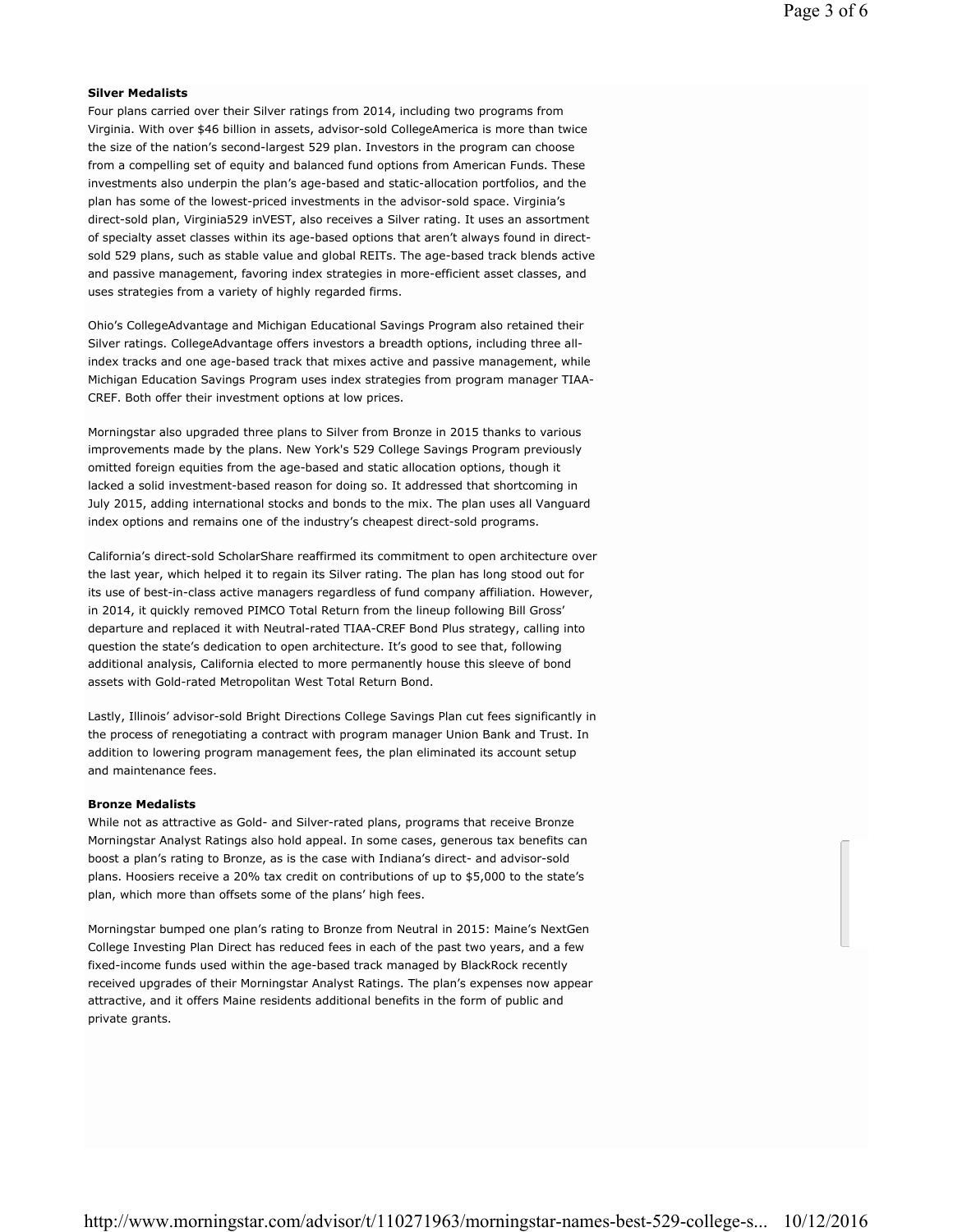#### leutral-Rated Plan

|                                          | Issuing<br>State | Program Manager                         | Distribution  |
|------------------------------------------|------------------|-----------------------------------------|---------------|
| BlackRock CollegeAdvantage 529 Plan      | <b>OH</b>        | <b>BlackRock Advisors LLC</b>           | Advisor       |
| Bright Start College Savings (Advisor)   | IL               | OFI Private Investments Inc.            | Advisor       |
| College SAVE                             | <b>ND</b>        | Ascensus                                | Direct        |
| Delaware College Investment Plan         | DE               | <b>Fidelity Investments</b>             | Direct        |
| Fidelity Advisor 529 Plan                | <b>NH</b>        | <b>Fidelity Investments</b>             | Advisor       |
| Fidelity Arizona College Savings Plan    | AZ               | <b>Fidelity Investments</b>             | Direct        |
| Florida 529 Savings Plan                 | FL.              | Florida Prepaid College Board           | Direct        |
| Franklin Templeton 529 Coll Savings Plan | NJ               | Franklin Templeton Distributors Inc     | Advisor       |
| GIFT College Investing Plan              | <b>AR</b>        | Ascensus                                | Direct        |
| IAdvisor 529 Plan                        | <b>IA</b>        | Voya Investment Mgmt Co. LLC (US)       | Advisor       |
| IDeal - Idaho College Savings Program    | ID               | Ascensus                                | <b>Direct</b> |
| John Hancock Freedom 529                 | AK               | T. Rowe Price Associates, Inc.          | Advisor       |
| LearningQuest 529 Program (Direct)       | KS               | American Century Inv Mgt, Inc.          | <b>Direct</b> |
| Minnesota College Savings Plan           | MN               | TIAA Tuition Financing, Inc.            | Direct        |
| <b>MOST Missouri's 529 Plan</b>          | <b>MO</b>        | Ascensus                                | <b>Direct</b> |
| National College Savings Program         | NC.              | College Foundation, Inc.                | <b>Direct</b> |
| NextGen College Investing Plan Select    | MF               | Merrill Lynch Pierce Fenner & Smith     | Advisor       |
| NJBEST 529 College Savings Plan          | N1               | Franklin Templeton Distributors Inc.    | <b>Direct</b> |
| Oklahoma College Savings Plan            | OK               | TIAA Tuition Financing, Inc.            | <b>Direct</b> |
| Oregon College Savings Plan              | OR.              | TIAA Tuition Financing, Inc.            | Direct        |
| Pennsylvania 529 Investment Plan         | PA               | Pennsylvania Treasury Department        | <b>Direct</b> |
| Putnam 529 for America                   | NV               | Putnam Investment Management, LLC       | Advisor       |
| Scholars Choice College Savings Program  | CO               | Legg Mason Global Asset Allocation, LLC | Advisor       |
| Scholar's Edge                           | <b>NM</b>        | OFI Private Investments Inc             | Advisor       |
| Schwab 529 College Savings Plan          | KS               | American Century Inv Mgt, Inc.          | <b>Direct</b> |
| SSqA Upromise 529 Plan                   | NV               | Ascensus                                | Direct        |
| TD Ameritrade 529 College Savings Plan   | <b>NE</b>        | First National Bank Of Omaha            | <b>Direct</b> |
| The Hartford SMART529                    | WV               | Hartford Life Insurance Company         | Advisor       |
| Tomorrow's Scholar 529 Plan              | WI               | TIAA Tuition Financing, Inc.            | Advisor       |
| U.Fund College Investing Plan            | MA               | <b>Fidelity Investments</b>             | Direct        |
| UNIQUE College Investing Plan            | <b>NH</b>        | <b>Fidelity Investments</b>             | <b>Direct</b> |
| USAA College Savings Plan                | NV               | Ascensus                                | Direct        |

#### **Neutral Ratings**

In 2015, 32 plans received Neutral Morningstar Analyst Ratings, indicating that analysts believe those programs likely won't outperform or underperform their peers by a significant margin. College savers in these plans should expect returns to land near their peer-group norms over the long haul. Investors living in states with Neutral-rated plans without local tax breaks or other benefits should consider looking nationwide at a Goldor Silver-rated plan.

In 2015, Morningstar upgraded one plan to Neutral from Negative and downgraded another to Neutral from Bronze. Kansas' direct-sold Schwab 529 College Savings Plan has improved over the past year, garnering it an upgrade to Neutral from Negative. It had long charged hefty fees to investors, but in 2015 it slashed expenses for its passive and active age-based options by about 45% and 25%, respectively. Such fee cuts mark a meaningful commitment to providing better outcomes for investors. Meanwhile, Nevada's USAA College Savings Plan's rating fell to Neutral. The plan has a decent, but not standout, manager lineup, and its fees look middling versus competitors. Moreover, Nevada has no state income tax, so its residents have good reason to shop around.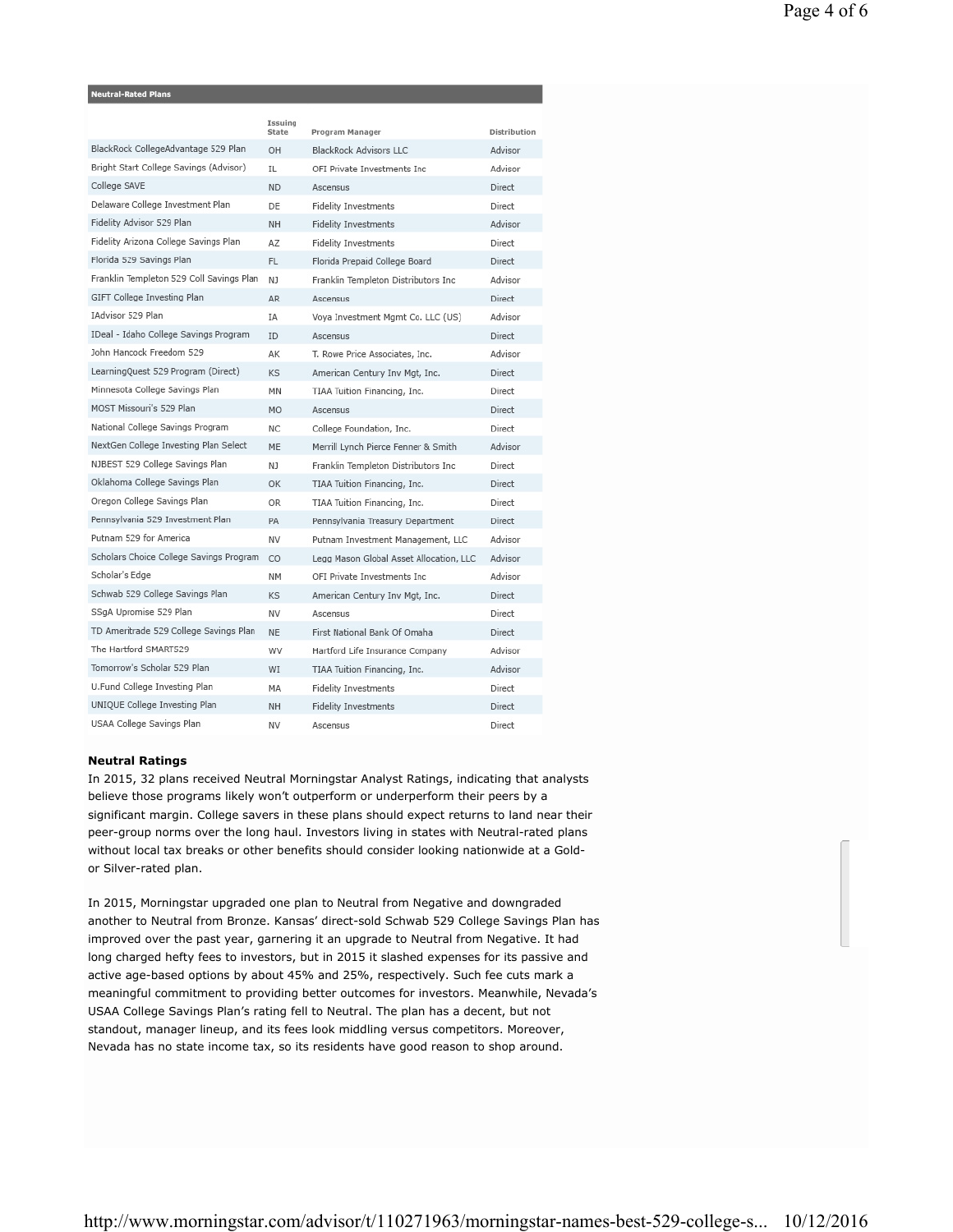| Negative-Rated Plans        |                  |                                    |              |
|-----------------------------|------------------|------------------------------------|--------------|
|                             | Issuing<br>State | Program Manager                    | Distribution |
| CollegeAccess 529           | SD               | Allianz Global Investors Dist, LLC | Advisor      |
| Ivy Funds InvestEd 529 Plan | AZ               | Waddell & Reed Inc.                | Advisor      |

#### **Avoid These Offerings**

Morningstar assigned two plans Negative Morningstar Analyst Ratings in 2015. Both plans also received Negative ratings in 2014. High fees continue to detract from the appeal at South Dakota's CollegeAccess 529. Although South Dakotans can gain access to the plan for a relatively attractive price, out-of-staters--who make up the majority of the plan's assets--pay significantly higher expenses. Annual account maintenance fees of \$20 create a further hurdle to results.

Arizona's Ivy Funds InvestEd 529 Plan continues to look unattractive, owing largely to concerns about the plan's oversight. Program manager Waddell & Reed, parent of Ivy Funds, receives a Negative parent rating stemming from concerns regarding the firm's thin fixed-income resources and recent manager turnover. The state's oversight also fails to inspire confidence. Arizona defers heavily to Waddell & Reed and, unlike many states, has not hired an investment consultant to help monitor the plan. Arizona is a tax parity state, so residents receive a state tax benefit for investing in any state's 529 plan- there's no reason for Arizonans to limit themselves to their home state's offerings.

#### **Analyst Rating Inputs**

Since 2012, ratings for 529 plans use the same scale as the Morningstar Analyst Rating for mutual funds. Both Analyst Rating methodologies consider the same five factors to arrive at the final rating, though the 529 ratings reflect the quality of the entire plan--not a single investment, as is the case for the fund rating. To arrive at an Analyst Rating for 529 plans, analysts consider:

Process: Did the plan hire an experienced asset allocator to design a thoughtful, well-diversified glide path for the age-based portfolios? What suite of investment options is offered?

People: What is Morningstar's assessment of the underlying money managers' talent, tenure, and resources?

Parent: Is the program manager a good caretaker of college savers' capital? Is the state managing the plan professionally?

Performance: Have the plan's options earned their keep with solid risk-adjusted returns over relevant time periods? How is the plan expected to perform going forward?

Price: Are the investment options a good value?

Want to learn more about your plan's strengths and weaknesses? Go beyond the Morningstar Analyst Rating and read detailed analyses of 63 of the largest 529 plans. Click here to try a Premium Membership, free for 14 days.

AA 든  $\left| + \right|$  $\vee$ Æ, Share Email Print Text Size Comment

Multiple Pages

is a fund analyst on the fund-of-funds research team for Morningstar.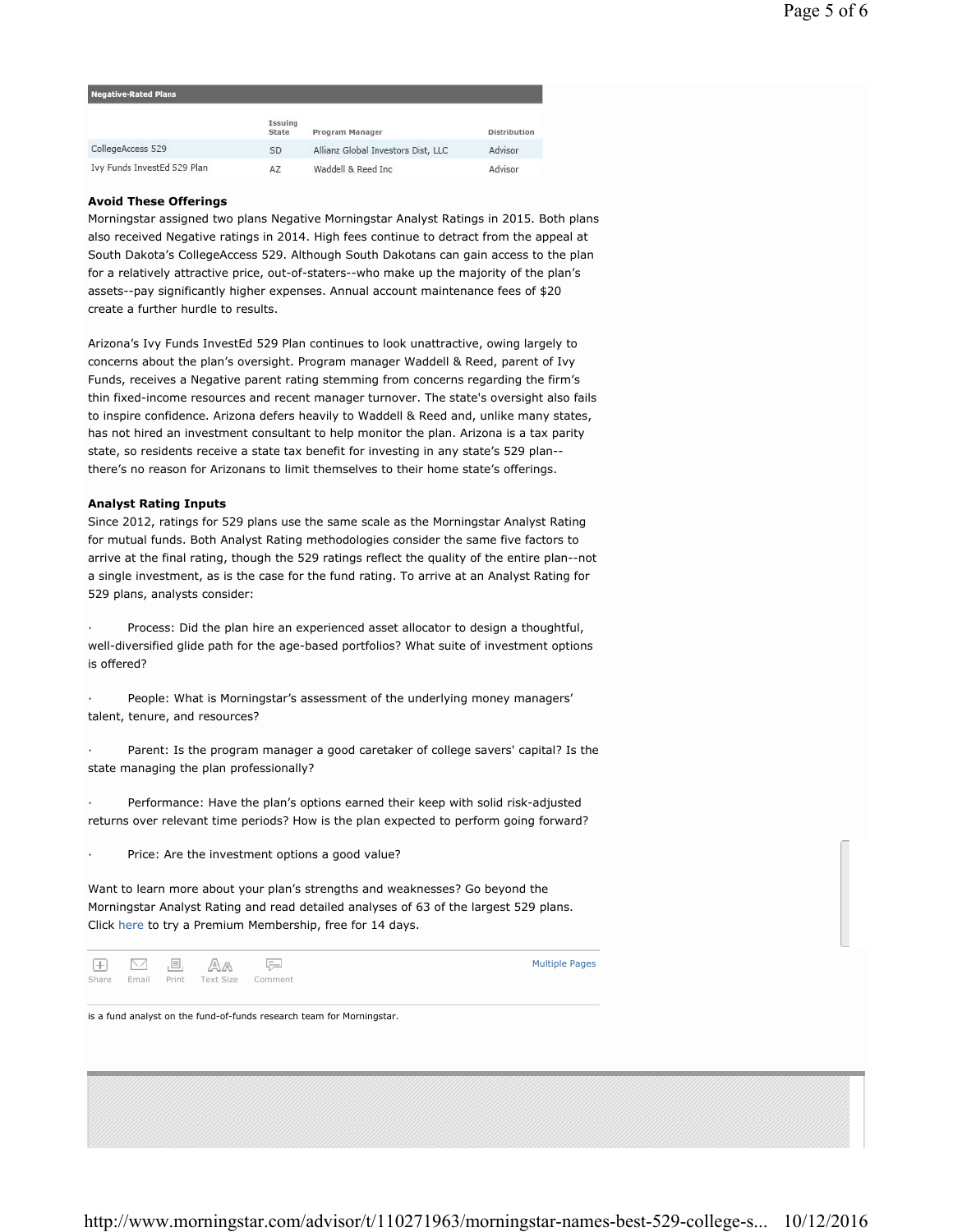## Expanded ETF coverage-featuring in-depth analyst insights. Click now  $\gg$

# MORNINGSTAR®

#### **Our Products**

| <b>Our Products</b>                                        |                                |                                   | <b>Upcoming Events</b>                                                                                                                                      |                                                                                                                   |
|------------------------------------------------------------|--------------------------------|-----------------------------------|-------------------------------------------------------------------------------------------------------------------------------------------------------------|-------------------------------------------------------------------------------------------------------------------|
| <b>Tools</b>                                               | <b>Resources</b>               | <b>Services</b>                   | <b>Conferences</b>                                                                                                                                          | Webinars                                                                                                          |
| <b>Advisor e-Newsletters</b><br><b>Advisor Workstation</b> | <b>Back Office Services</b>    | Morningstar Investment Conference | <b>Evaluating Tactical Strategies in Client</b>                                                                                                             |                                                                                                                   |
| Morningstar Office                                         | Morningstar Magazine           | <b>Managed Portfolios</b>         | June 24-26, 2015<br>Chicago, IL                                                                                                                             | Portfolios<br>Thursday, October 30                                                                                |
| <b>Morningstar Direct</b>                                  | <b>Ibbotson SBBI Print Kit</b> |                                   | Morningstar Management Behind the<br>Moat Conference<br>Sept 15-16. 2015<br>Chicago, IL<br>Morningstar ETF Conference<br>Sept 29-Oct 1, 2015<br>Chicago, IL | 3:00 p.m. ET                                                                                                      |
|                                                            |                                |                                   |                                                                                                                                                             | A Look into Morningstar's 529 Plan<br>Ratings<br>Tuesday, November 4, 2014<br>11:00 a.m. ET                       |
|                                                            |                                |                                   |                                                                                                                                                             | Strengthen Client Portfolios With<br><b>Strategic Beta</b><br>Tuesday, November 18, 2014<br>2:00 p.m. ET          |
|                                                            |                                |                                   |                                                                                                                                                             | Strategic Beta, Asset Managers, Active<br>Management: What's Ahead<br>Tuesday, December 16, 2014<br>11:00 a.m. ET |
|                                                            |                                |                                   |                                                                                                                                                             | Archive                                                                                                           |
|                                                            |                                |                                   |                                                                                                                                                             |                                                                                                                   |

Contact Us / Media Kit / Terms of Use / Privacy Policy / Corrections

©2014 Morningstar Advisor. All right reserved.